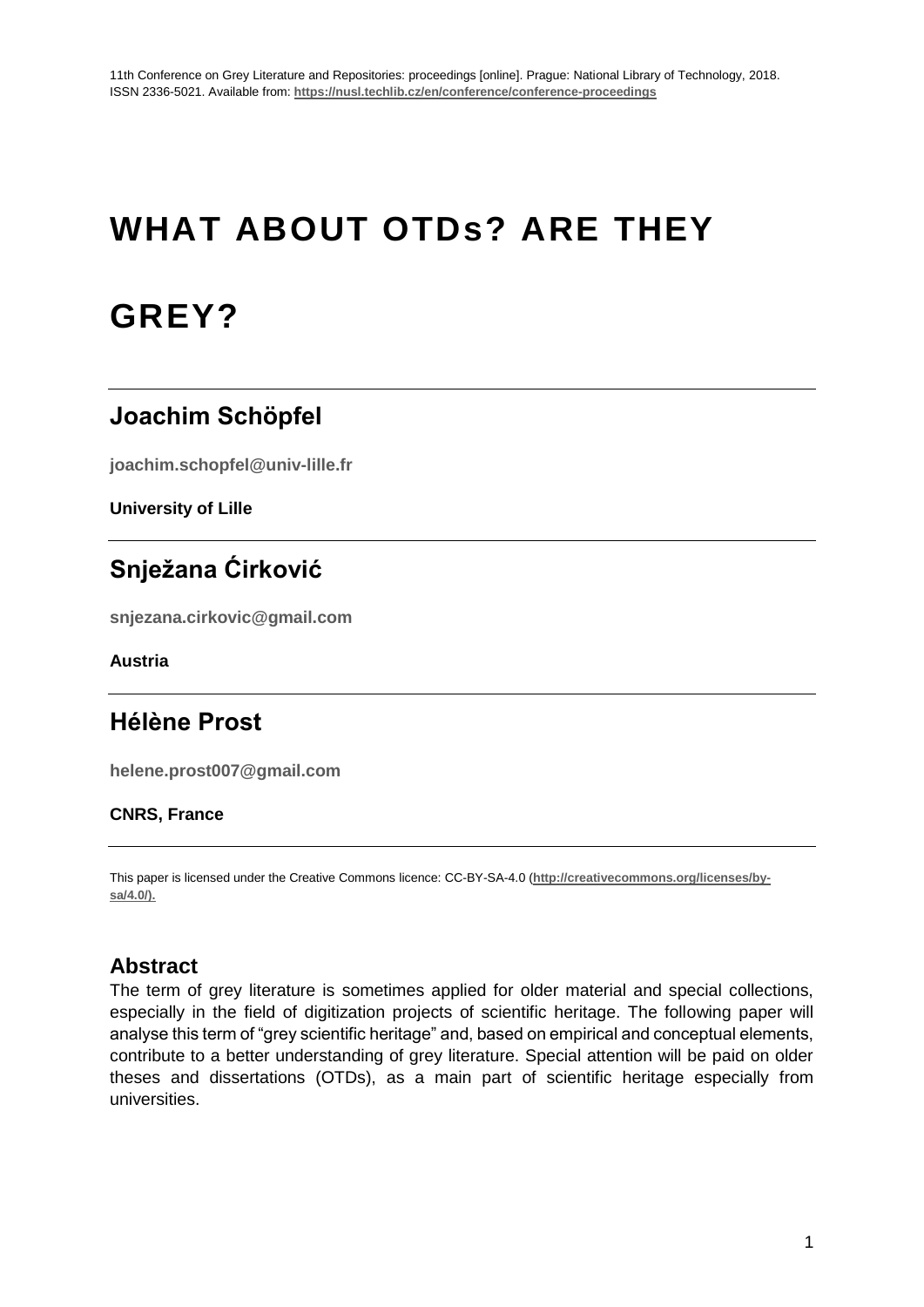## **Keywords**

Theses, dissertations, heritage collections, scientific heritage, grey literature

## **Introduction**

In systematic literature reviews, meta-analyses and library guidelines, grey literature is often described as unpublished material disseminated outside commercial channels, not peer-reviewed and with limited information referencing. The Encyclopaedia of Library and Information Sciences defines grey literature as material "produced on all levels of government, academics, business and industry in print and electronic formats, but which is not controlled by commercial publishers, i.e., where publishing is not the primary activity of the producing body" (Schöpfel & Farace, 2010). The Prague definition of grey literature raises awareness of its documentary nature, intellectual property rights and quality issues (Schöpfel, 2011). More recently, the 2014 Pisa Declaration on Policy Development for Grey Literature Resources<sup>1</sup> mentions inter alia "research and technical reports, briefings and reviews, evaluations, working papers, conference papers, theses and multimedia content" and recognizes them as an "essential resource in scholarly communication, research and policy making, (and) a key source of evidence, argument, innovation and understanding in many disciplines, (and) an important and valuable part of research and information", which generally means that this is current material with new and unpublished results. However, the term grey literature is also applied to older material and special collections, especially in the field of scientific heritage digitization projects. The following paper will analyse the term "grey scientific heritage" and, based on empirical and conceptual elements, contribute towards a better understanding of grey literature. Special attention will be paid to older theses and dissertations (OTDs) as an essential part of scientific heritage, especially from universities. We recently published a debate on whether and why electronic theses and dissertations (ETDs) should still be considered grey literature in the digital age (Schöpfel & Rasuli, 2018). Here, we will try to assess the grey characteristics of older items from the Gutenberg era. The methodological approach is twofold:

First, relevant papers on scientific heritage from the last two decades will be reviewed, with special attention paid to the definition of grey literature and to the inclusion of theses and dissertations.

Second, the paper will assess more than one hundred digitization projects from a recent French public digitization program to valorise otherwise hidden scientific heritage collections through digital libraries and open repositories. Do these projects contain grey literature? What kind of grey literature? What role is played by OTDs?

This paper will discuss these papers and projects in the light of the usual definitions of grey literature.

<sup>1</sup> **<http://greyguide.isti.cnr.it/pisa-declaration/>**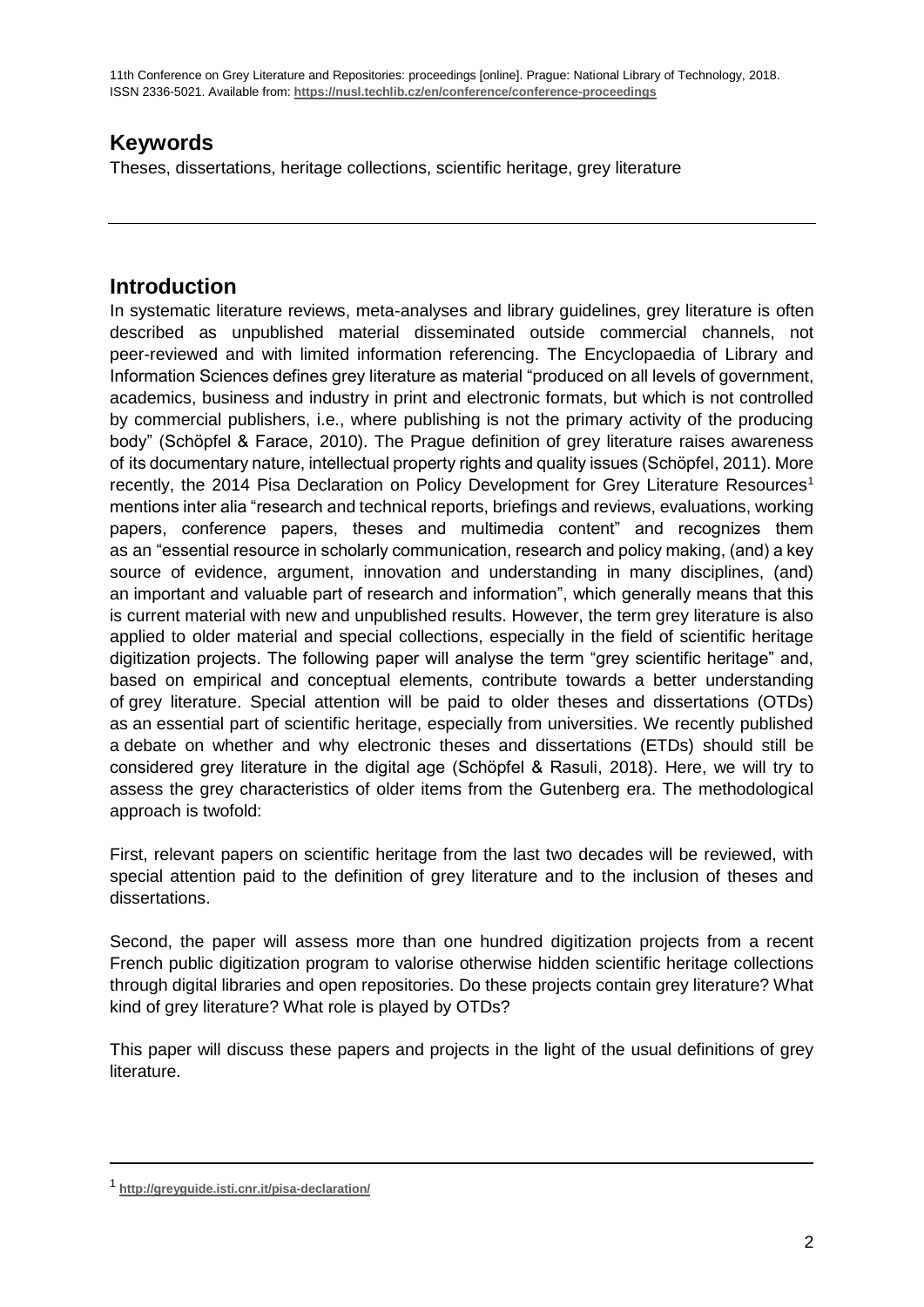11th Conference on Grey Literature and Repositories: proceedings [online]. Prague: National Library of Technology, 2018. ISSN 2336-5021. Available from: **https://nusl.techlib.cz/en/conference/conference-proceedings**

### **Grey literature and heritage - an overview**

A search via Google Scholar, OpenGrey and the GreyGuide2 reveals that few papers make explicit links between grey literature and scientific or cultural heritage collections; a text-mining study of a large corpus of papers on grey literature confirmed that the bigram "cultural heritage" is rarely used (Bartolini et al., 2017). Most papers on grey literature deal with recent items, not older material.

#### **Scientific vs cultural heritage**

The meaning of scientific heritage is also a matter of discussion. The term itself is "diverse, complex, multi-layered (and) difficult to define" (Lourenco & Wilson, 2013, p.745). It is part of cultural heritage, i.e. a shared collective legacy, a corpus of material signs handed on by the past in every culture and which constitutes a source of identity and cohesion for communities, everything "we want to keep, share with others and pass on to the next generation" (idem)<sup>3</sup>. Heritage of research is one part of these tangible or intangible assets, everything researchers have produced and what is of interest for future research. In other words, "what the scientific community as a whole perceives as representing its identity, worth being passed on to the next generation of scientists and to the general public as well" (idem, p.746). Yet some ambiguities remain, for instance about the legacy character of research libraries, and if scientific heritage must be a scientific contribution or whether it can also include anything produced by scientists, for instance private materials, diaries, letters etc.

The papers on grey literature that deal with heritage collections are from very different domains, including for example Holocaust literature, urban planning, Polish underground literature, Newton's journal, computer science, Antarctic research, Iceland research publications and the Serbian cultural enlightenment. Some of these papers clearly focus on cultural heritage without any scientific legacy character, such as two studies on historical documents produced by public authorities (de Biagi & Puccinelli, 2017) and on Yizkor books (Jones & Siegel, 2006). Other examples are papers on private collections in the Prado Museum (Docampo, 2010) and on the Australian Baptist heritage collection (Burn, 2006). These items and holdings may be of interest for scientists but are not produced by scientists.

Other studies include both types of heritage, scientific and not, like a paper on unpublished material (i.e. manuscripts, letters, photographs and sketches) by Sir Julius von Haast, a New Zealand scientist in the 19th Century (Nolden, 2017), an analysis of Polish unpublished and prohibited "underground" literature, including translations of scientific and technical items (Nahotko, 2008), or the presentation of the Virgin Islands Heritage Collection with a core collection of digitized material with funeral booklets, historical photographs and newspaper articles, but also research reports and occasional papers produced by local research units (Marsicek & Weiss, 2002).

#### **Types and definitions of grey scientific heritage**

Some papers explicitly address grey literature in terms of scientific heritage, especially scientific and technical reports, working papers, proceedings and surveys (cf. Japzon

<sup>2</sup> GreyGuide Repository and Guide to Good Practices and Resources in Grey Literature **<http://greyguide.isti.cnr.it/>**

<sup>3</sup> Cf. also **<https://en.unesco.org/>** By the way, the report of the Horizon 2020 expert group on cultural heritage commissioned by the European Commission and published in 2015 (*Getting cultural heritage to work for Europe*) simply doesn't define the term.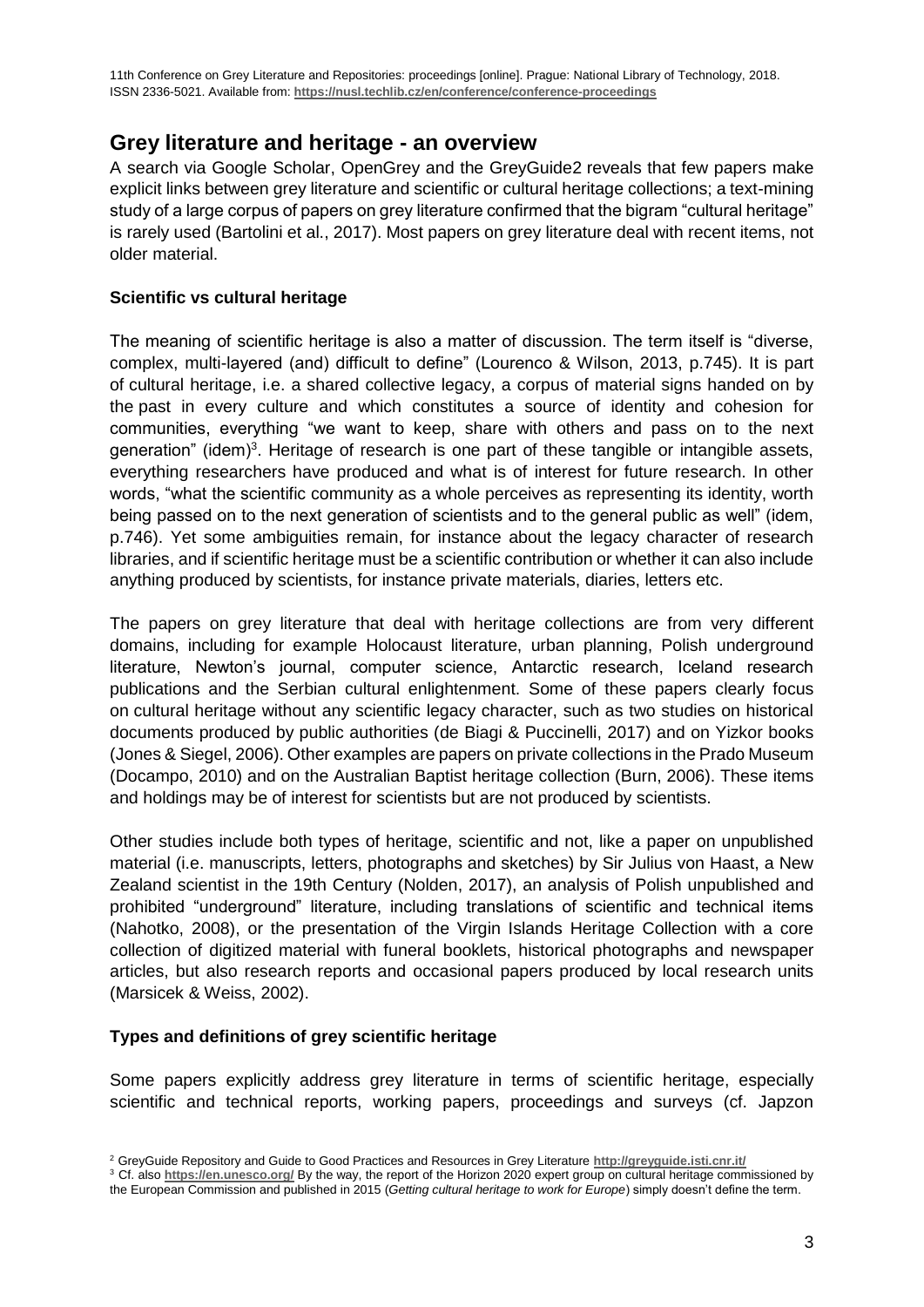& Anderson, 2005; Stock et al., 2006; Juliusdottir, 2014). Less frequent grey items in these papers include technical drawings (Jackson, 2005; Biagioni & Giannini, 2010), newsletters and workshop/training materials (Ramos-Lun & Vogel, 2006), handwritten notes (Cirkovic, 2016) and materials from conferences that are not readily available (Gheen & Olmsted, 2010). Two studies mention older theses and dissertations (Costello, 2007; Biagioni & Giannini, 2010). All these items were produced by scientists, are scientific and technical information and written for the scientific community.



Figure 1: Cultural heritage, scientific heritage, grey heritage, grey literature

How do these papers define grey literature? Some papers just provide a typology of documents considered as grey. Ramos-Lun & Vogel (2006) cite the GreyNet Luxemburg definition of grey literature and distinguish it from "ephemera", i.e. "materials (physical or electronic) that regardless of appearance, quality or quantity, and that at some point were considered disposable and of little value or no value, through time, had become valuable in such a way that it had broadened their appeal and made them desirable to be collected and preserved by individuals, collectors and information institutions". In fact, they describe "ephemera" as a special kind of grey literature.

Rucinski (2015) comments that the ephemeral and variable nature of grey publication types, editions and formats makes them hard to describe and define. The risk of being lost if no investment is made is one of the major characteristics attributed to grey heritage items; they are considered endangered due to their small production quantities and various preservation challenges (Jackson, 2005). Another elements commonly used to distinguish grey items from other scientific heritage is the fact that they were not (or not widely) published and may even be confidential, secret or prohibited ("underground"), non-traditional materials, or writings kept away from public review (von Hofe, 2005; Ramos-Lun & Vogel, 2006; Nahotko, 2008). Juliusdottir (2014) states that these items are often "neither bibliographically accessible in catalogues open to the public nor available through traditional market publishing distribution channels", while Jackson (2005) adds that they are usually difficult to discover or obtain, often difficult to find in libraries, in online databases and on the web, (and) non-accessible.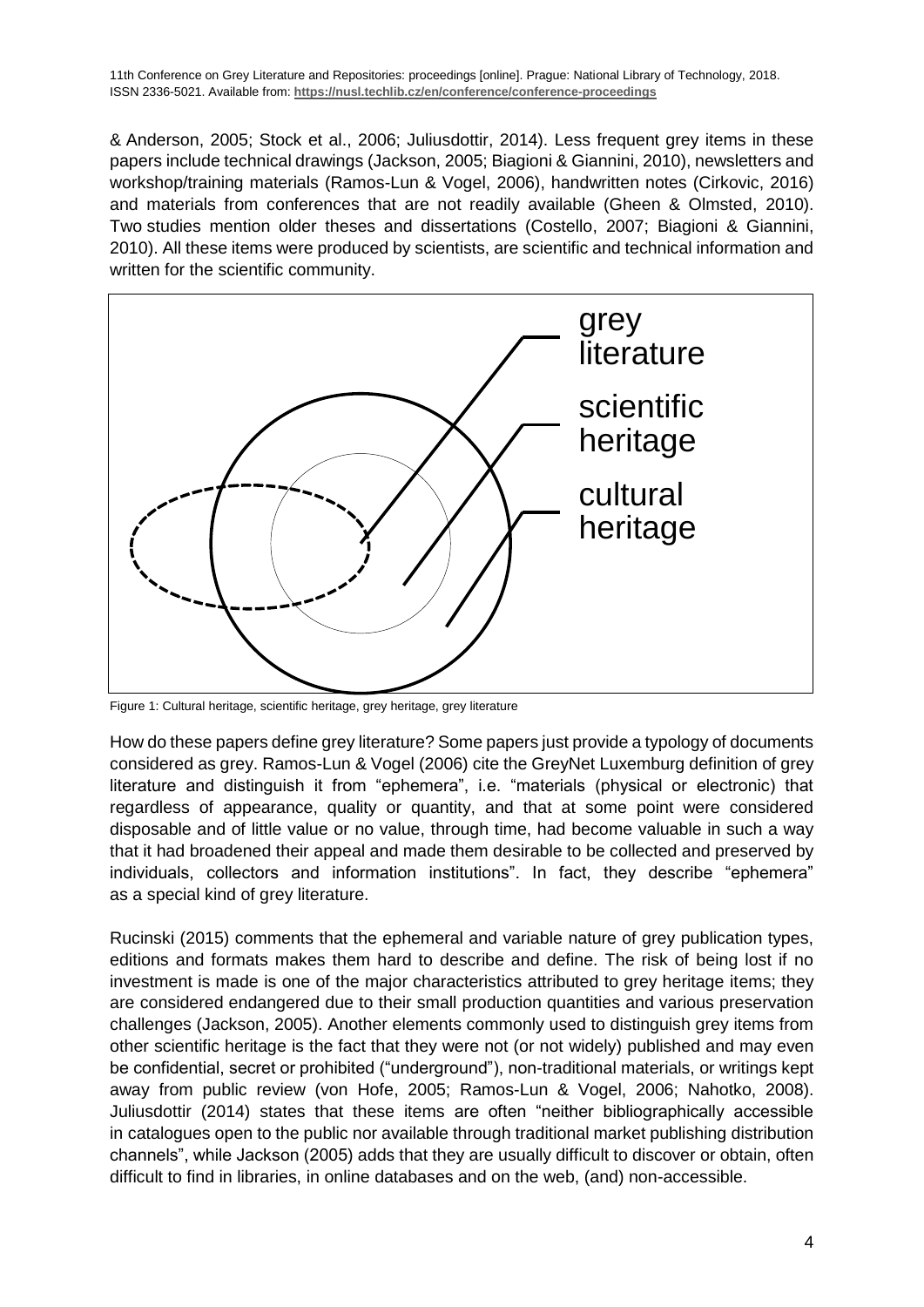The distinction between current items and older material (50 years or more) is not always simple. Some studies are "borderline" and do not make it clear if the main purpose is the discovery of scientific heritage or access to recent resources. For instance, one of the first papers on grey literature remains ambiguous about the wartime German research reports collected by the US Army and the UK National Lending Service (now British Library Document Supply Centre) from 1945 on (Chillag, 1994) - was this historical material, or did the US Army gather this material and ship it westward because of its value for cutting edge technology?

#### **Preventing the risk of loss**

Why is it important to invest in older grey literature? The papers provide different reasons, e.g. their historical value as "hidden treasures" (Stock et al., 2006; Biagioni & Giannini, 2010), their interest for institutional history and commemoration (Anderson et al., 2007), like the celebration of the 50th anniversary of the first Italian computer (Biagioni & Giannini, 2010). In other words, for these authors the value is the record of progress, not the information itself.

The value of older materials can be increased by making them more readily available. "The greatest challenge remaining for our library is to make our grey literature and ephemera collection available to our users" (Ramos-Lun & Vogel, 2006). A review of older material can include the retrospective enhancement of descriptive and name authority records, thus resulting in "improved documentation of the collections, thereby maximising the discoverability of historical evidence and utilisation of the informational value of a personal and scientific archive" held in library collections (Nolden, 2017). This means a systematic search and collection of resources from a variety of agencies and organizations (Costello, 2007) or digitization and dissemination on the web of collections that were previously fairly inaccessible (Gheen & Olmsted, 2010).

Another related purpose is digital preservation which, alongside dissemination via web servers, prevents grey literature "from moving further toward the black" (Ramos-Lun & Vogel, 2006). Here, various authors are in favour of centralized archives, especially of institutional repositories (Jackson, 2005; Stock et al., 2009; Lynch, 2017) but other solutions may exist.

#### **Standards**

Some grey literature, primarily older items, is poorly described in catalogues and databases. Some initiatives insist on the importance of standards to improve the findability and interoperability of heritage collections. Yet, except for a general call for standards, there is no consensus about which kind of standard – generic or not, etc. – should be applied to grey literature.

Jackson (2005), for instance, recommends a current and generic cataloguing standard such as AACR2 for the conversion of print resources to accelerate the inclusion of urban planning resources in online databases and catalogues. Kansa et al. (2010) promote a field-specific approach to primary data, i.e. "a common and highly abstracted framework for expressing archaeological observations, their descriptive properties and their contextual relationships".

Two metadata standards are generally accepted, the Dublin Core and XML. Anderson et al. (2007) developed an extension of the DC, called Goddard Core Metadata Element Set for the metadata of resources produced by the NASA Landsat Legacy Project.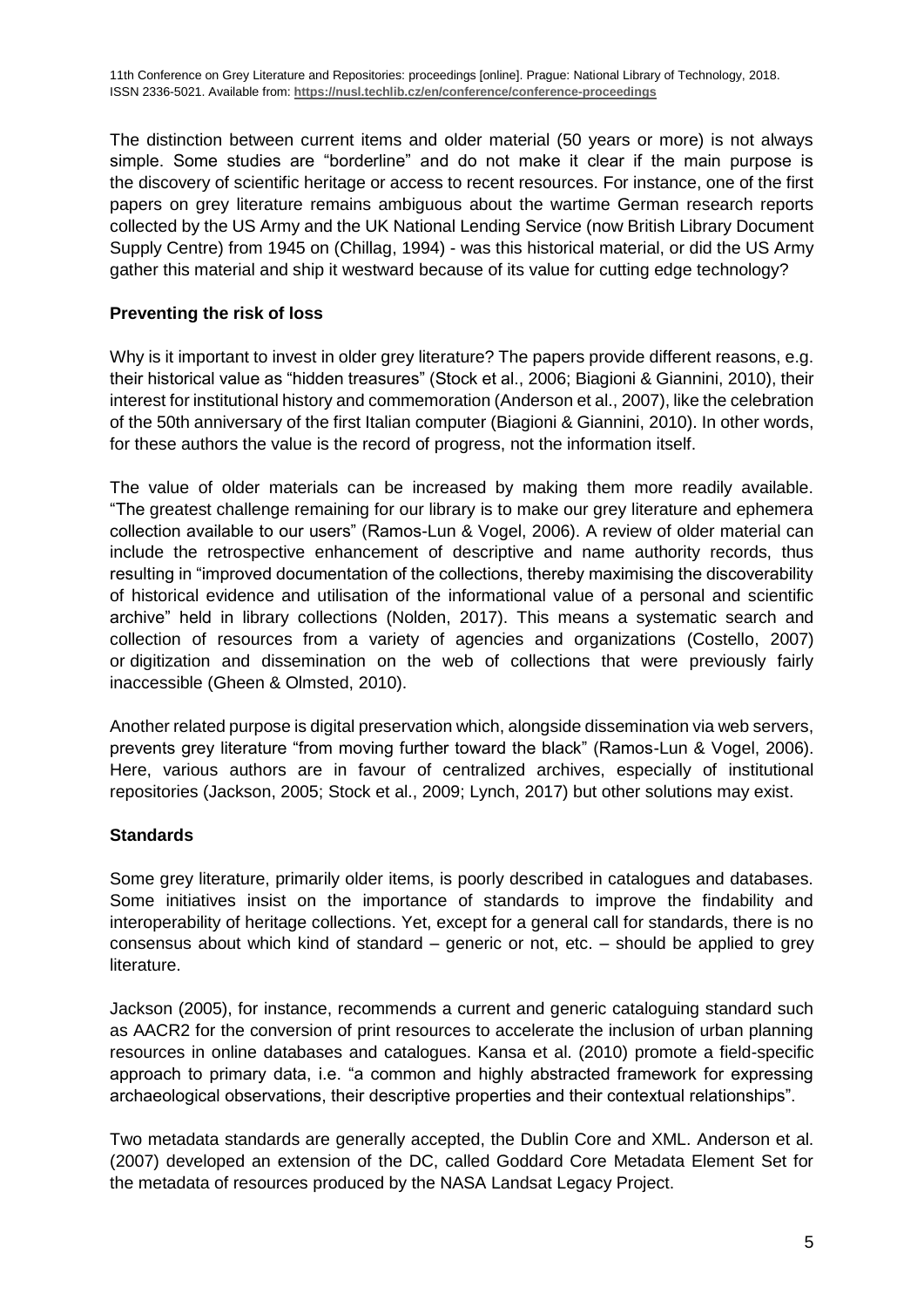In a quite different environment, namely the Cuban Heritage collection at the University of Miami, Baur et al. (2016) apply the Library of Congress Encoded Archival Description format (EAD-XML) for the conversion of legacy search aids in typewritten, MS Word, PDF, HTML and even poorly executed EAD-XML formats. Standardized and valid EAD-XML mark-up, according to the authors, is crucial to provide deep access to and interoperability of their archival description and metadata.

#### **Legal aspects**

Some papers address legal issues, but this does not seem to be a major concern for this kind of project. Of course, intellectual property rights must be assessed thoroughly before digitizing heritage collections (Blackwell & Blackwell, 2013). Yet the general idea is that older primary source and public domain materials should be freely available, without user agreements and terms of service as a precondition for content access: "(…) our cultural heritage is vulnerable, and risks becoming encompassed within a modern enclosure movement if action is not taken" (Clark & Chawner, 2014). Licensing and laws should be in favour of projects designed to foster the preservation and accessibility of hidden and rare material which may otherwise be "locked up under copyright" (Lynch, 2017).

## **The case of a national digitization program**

As mentioned above, scientific heritage can be described as tangible or intangible assets, everything researchers have produced and what is of interest for future research. The last aspect, in particular, was a central element of a digitization program launched in 2013 and 2014 by the French Ministry of Higher Education and Research to valorise scientific heritage collections<sup>4</sup>. The funding criteria were above all the collections' interest for research communities, together with the technical quality, accessibility (open access), interoperability and the added value of the service environment. The document types were not a specific condition of the program, and the participants – mainly academic libraries and documentation centres – were invited to submit proposals including all kinds of library materials such as journals, books, unpublished papers, posters, photographs, maps and so on. Also, the program was not limited to scientific documents – literary, political or business items could be part of the proposals, as well as press products or personal archives, if their value for research could be established.

123 proposals were submitted and evaluated by an expert group of librarians and scientists. Based on the expert evaluation, the Ministry selected 33 projects with a total grant of €1,296,000 for one or two years. The objective was to valorise otherwise hidden scientific heritage collections through digital libraries and open repositories in an environment of open science and new library services. 38 proposals included grey literature (31%), most of them issued by universities. Nearly all (34) involved consortia with two or more partners; seven

<sup>4</sup> The digitization program was part (segment 5) of the *Bibliothèque Scientifique Numérique* (BSN) or Digital Scientific Library framework (2009-2018). The corresponding author was a member of the steering committee in charge of project selection. The call, criteria and results of the program are available at **<http://www.bibliothequescientifiquenumerique.fr/bsn-5-numerisation/>**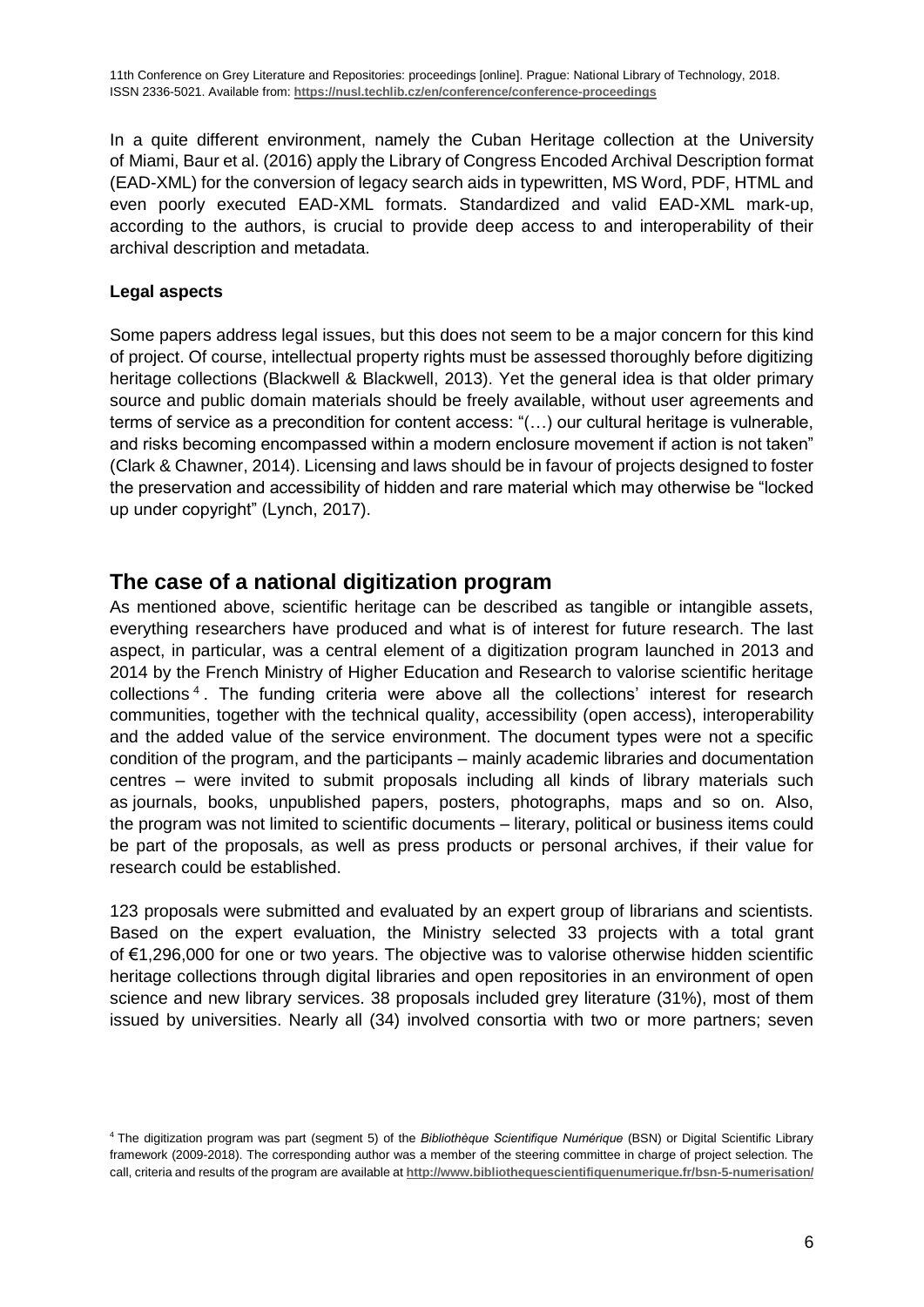consortia incorporated international cooperation with institutions from Italy, Canada, Belgium and Germany.



Figure 2: The share of grey literature projects in the French digitization program (N=123)

Two thirds (25) of these 38 proposals are 100% (pure) grey literature projects, with nothing else than grey items like reports, field work, memoirs, minutes or simply "unpublished work". Six projects included dissertations, such as 444 theses in medicine from the University of Lyon (19th and early 20th Centuries), about 360 theses in law from the University of Toulouse (19th Century) and about 1,000 older theses from Bordeaux. The other 13 projects included other documents than grey literature, often non-textual items like maps, drawings and photos. It is difficult to give reliable figures on the overall size of these projects in terms of volumes or pages. A best estimate of these "hidden treasures" is at least 22,500 volumes with 2.9 million pages. The theses and dissertations represented about 8,218 volumes and 1.15 million pages. Even if only a smaller part (15%) of the whole number of projects with grey literature included theses and dissertations, their real share in the grey heritage collections which academic libraries and research laboratories submitted for funding can be assessed as 35%-40%.

## **Older theses and dissertations**

In the French digitization program, older theses and dissertations (ODTs) formed a significant part of the academic collections – outside of book and journal holdings – for which investment, digitization and valorisation through platforms, digital libraries etc. was sought. Yet what exactly does "older" theses and dissertations mean? In the six proposals, one part of the theses and dissertations was written during the 19th and early 20th Centuries, while others are from the last 50 years up to 2005. In other words, one part of these heritage collections is already in the public domain while other items are still protected by intellectual property rights.

A comparison with the figures from a union catalogue (Trove), a search engine (BASE), a portal (DART-Europe) and two repositories (TEL, NTK) reveals some interesting insights, even if these figures should be considered with caution because these tools are not really designed for older items, except the Australian Trove catalogue (Table 1).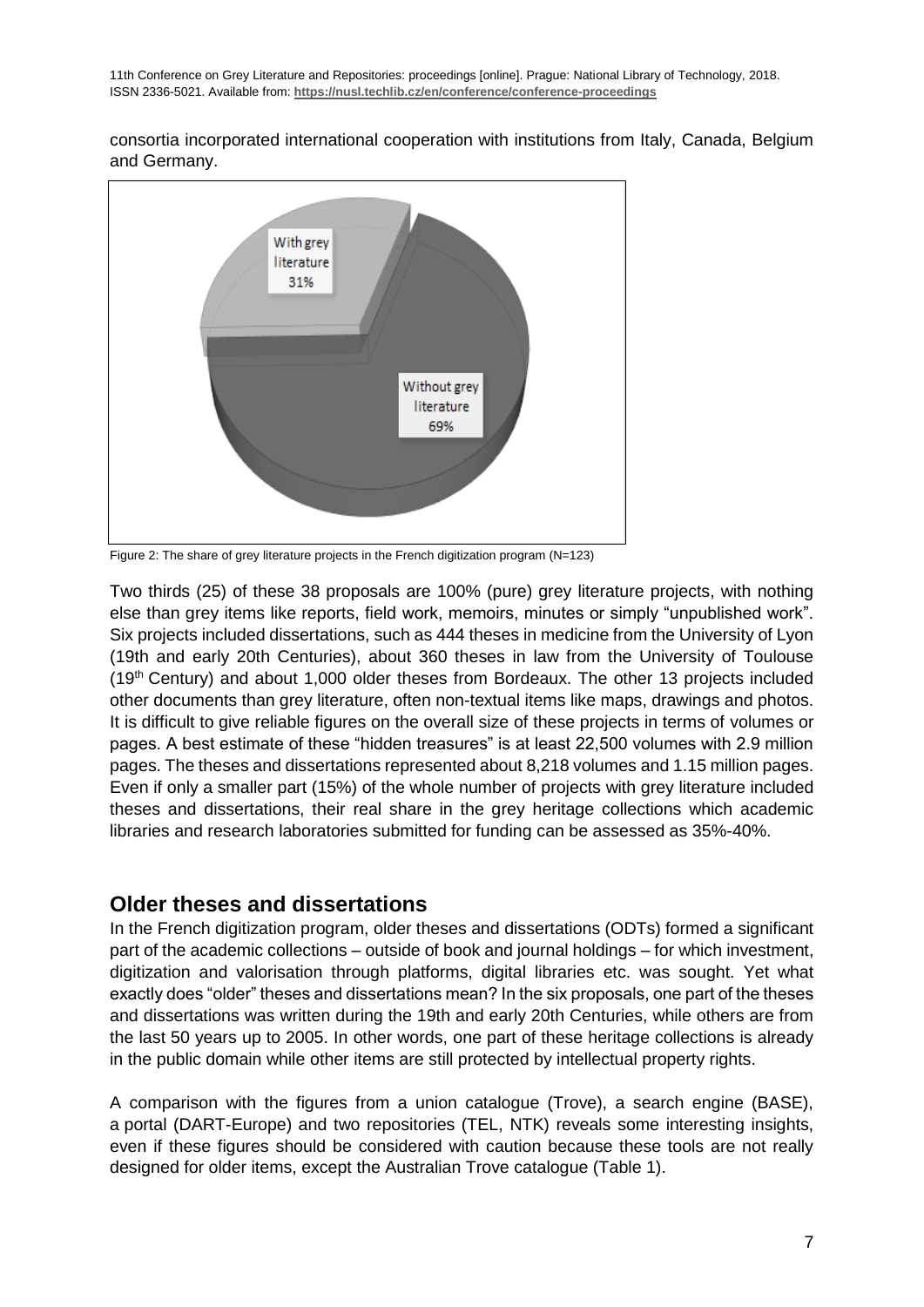11th Conference on Grey Literature and Repositories: proceedings [online]. Prague: National Library of Technology, 2018. ISSN 2336-5021. Available from: **https://nusl.techlib.cz/en/conference/conference-proceedings**

| Online service           | Up to 1950 | Up to 1900 |
|--------------------------|------------|------------|
| Trove                    | 6.4%       | 0.5%       |
| <b>BASE</b>              | 1.5%       | 0.7%       |
| DART-Europe              | 1.0%       | 0.4%       |
| <b>TEL</b>               | 0.5%       | 0.0%       |
| <b>NTK GL Repository</b> | 0.2%       | 0.0%       |

Table 1: Share of older theses and dissertations (in %)

These figures are anything but comprehensive or representative<sup>5</sup>, yet illustrate two aspects: on the one hand a non-negligible part of theses in academic catalogues are ODTs, and on the other a small part of them have already been made findable and accessible in the new digital and open science environment via metadata digitization and production. In absolute figures, this small part represents more than 10,000 theses (best estimate).

Table 1 distinguishes between two categories, for two reasons: theses more than 100 years old are probably already in the public domain; theses dating from before 1950 were written by authors who have probably finished their academic (or other professional) careers. Both categories can be considered scientific heritage, and the first category facilitates valorisation through digitization programs.

Age is not the only criteria for scientific heritage. Another, even more important criteria, is the material's quality and value for the research community. Academic theses and dissertations have always been considered as the result of at least three years' original, independent and critical thinking by young scientists, subsequently validated by a commission of senior scholars representing an academic institution and the research community. Depending on the discipline, older theses may still be of interest for today's research. In any case, they represent a unique testimony on the history of science and academic life.

## **Grey heritage**

When does grey literature become scientific heritage? The overview on published studies and papers does not provide a clear indication. Age plays a role, as well as legal status (public domain) and the real usage and interest for research in a given field. In some disciplines like medical and life sciences, scientific documents "expire" and become obsolete more quickly

<sup>5</sup> For instance, we could have added the French academic union catalogue SUDOC or the catalogue of the National Library of the Czech Republic; but would the results have been very different?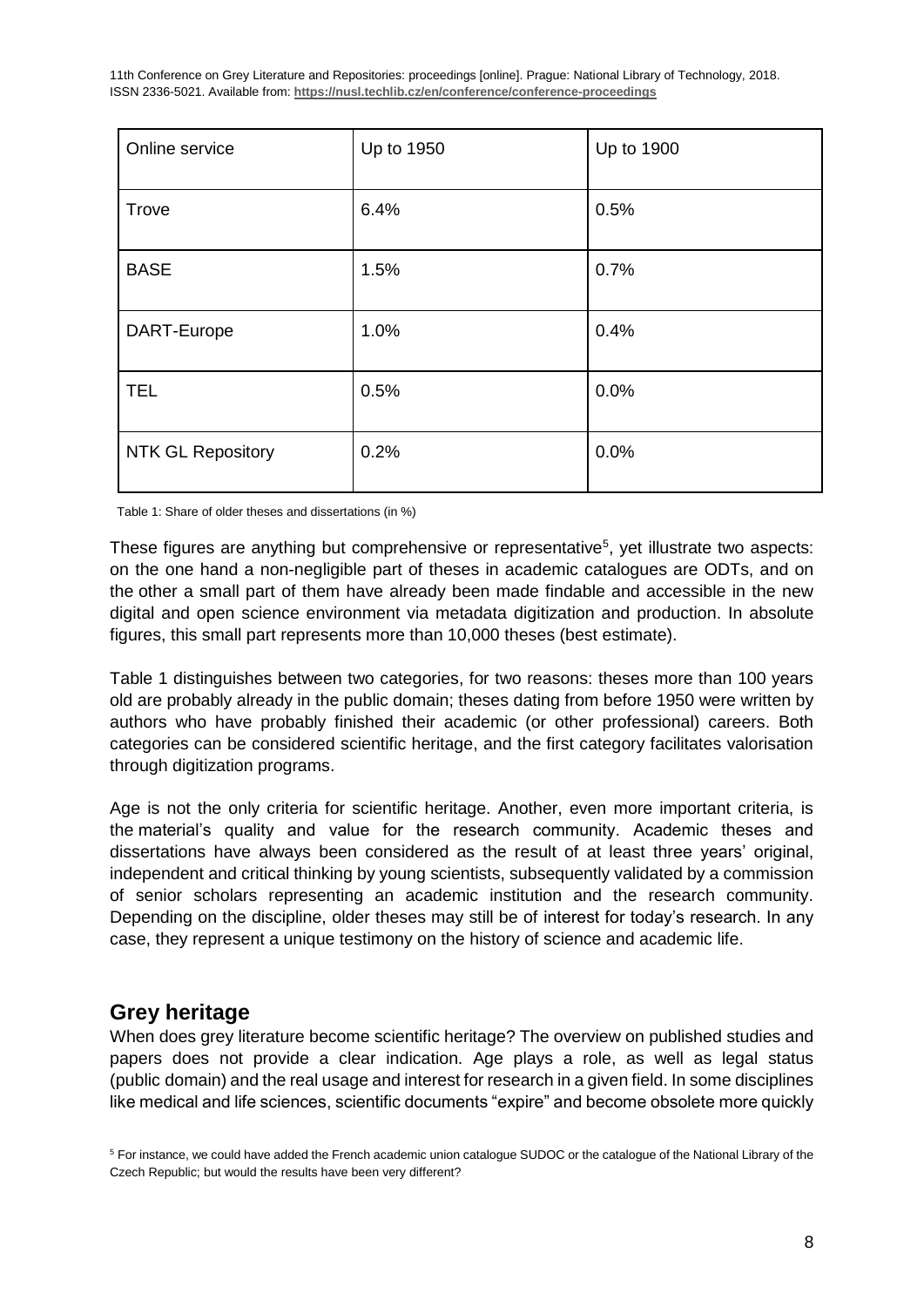than in others, like mathematics or history. In institutions which switched to ETDs many years ago, media might be another criterion, with all native print theses being considered part of the research heritage; yet this criterion makes no sense where print theses are still accepted.

Grey literature is not easy to define, and the fuzzy term of heritage adds to the confusion. Nevertheless, the analysis of recent papers and other evidence from digitization programs and discovery tools enable three aspects to be clarified:

Grey literature is usually defined as being difficult to get because of limited quantities, non-commercial dissemination etc. Yet the problem of scientific heritage is not acquisition because the items are already in library holdings, research collections etc., but are hidden, invisible and not included in bibliographic records. So the first challenge is not the identification of interesting items somewhere outside of the library or the discovery of external information sources and channels – the real challenge is the discovery of valuable material inside the library or research institutions, and the decision to invest into "digging up the treasure" and make it visible which, in the open science environment, means digitization and online publishing.

Grey literature is above all a challenge for acquisition and collection building. Yet the secondary challenge with scientific heritage is not collection building but how to improve the findability and accessibility of formerly hidden items in a new service environment on the internet. Findability means that all items must be described with rich metadata and, if possible, linked to the semantic web, applying the usual standard formats. Accessibility means that these items should be freely available on the web via digital libraries, open repositories or similar platforms, without unnecessary restrictions and without artificial enclosure, and accessible via standard protocols such as OAI-PMH.

Grey literature needs curation and conservation efforts. The third challenge for scientific heritage is similar, even if part of the hidden treasures are already well preserved - perhaps too well. In the era of open science, the preservation of scientific heritage means digital preservation in a secured environment but, at the same time, reusability with new digital tools and services, including content mining and linking to data (cf. France 2018).

Scientific heritage like ODTs, as valuable and useful textual sources of information and insofar as it needs discovery, curation and preservation, can thus be considered grey literature. The intermediary role and importance of academic and research libraries remains intact, and their skills, investment and engagement are needed to discover these hidden treasures and make them findable, accessible and reusable. However, the direction of intervention and perimeter of action are shifted from outside to inside, as these treasures are already in the holdings, waiting for discovery on bookshelves or in microfilm containers like Sleeping Beauties.

## **Conclusion**

Grey literature is not easy to define, and the terms cultural and scientific heritage add even more fuzziness to the concept. Our findings can be summarized in three sentences: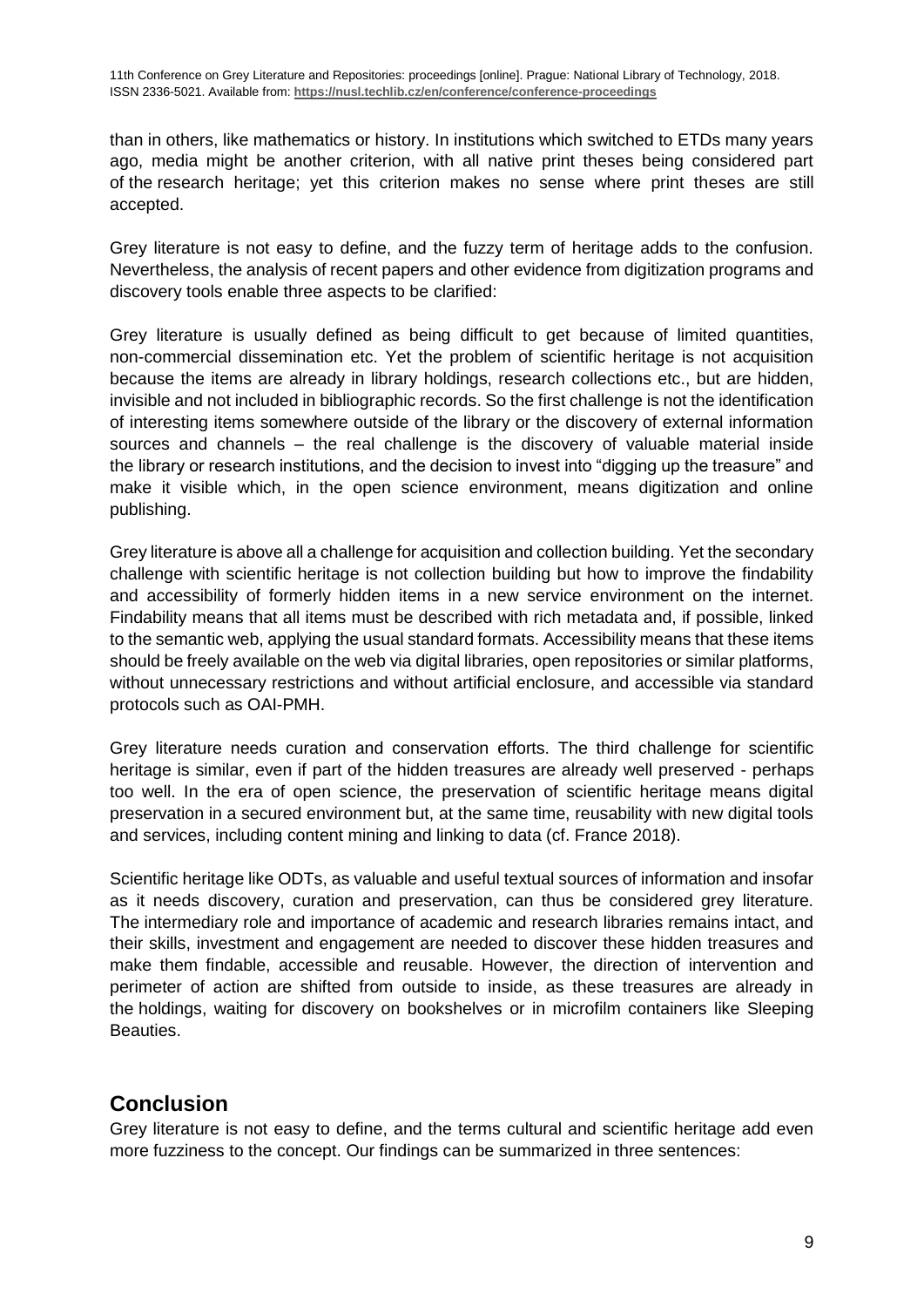11th Conference on Grey Literature and Repositories: proceedings [online]. Prague: National Library of Technology, 2018. ISSN 2336-5021. Available from: **https://nusl.techlib.cz/en/conference/conference-proceedings**

- ETDs are scientific grey literature.
- OTDs are grey scientific heritage.
- Some ODTs are less grey than others.

There is growing awareness of the economic and social benefits of cultural heritage6. Scientific heritage is part of this cultural heritage – it is produced by scientists and is of interest for the research community. For over 20 years, theses and dissertations, "the most useful kinds of invisible scholarship and the most invisible kinds of useful scholarship" (Suber, 2012) are part of ETD programs, and an increasing number of universities and countries such as Australia, New Zealand and France, have gone 100% digital for theses. It is time to take care of the older theses and dissertations present in many academic and research libraries. The problem with ODTs is not dissemination and acquisition but findability, accessibility and reusability. They must be digitized, described and republished in a modern service environment. We recently asked the question of whether ETDs are still grey literature or not, and concluded that "if by 2020 ETDs should be completely integrated in the emerging open science infrastructures, as open as possible (and just as closed as necessary), easily retrievable and accessible, and largely reusable by content mining tools, greyness would no longer be a problem" (Schöpfel & Rasuli, 2018).

The same conclusion applies to ODTs. Obviously, as they are part of scientific output, intellectual work and valuable for scientific and historical research, they are grey literature because of their limited availability, lack of description and risk of loss. Just like all grey literature, ODTs need care and curation by information professionals, especially in the academic and research libraries in the frontline, to increase their findability, accessibility and potential reuse *(Figure 3).*



Figure 3: Challenges of grey scientific heritage

The challenge of grey scientific heritage is conservation and dissemination through open access for the scientific community. However, in the digital age and the emerging open scientific age, it must be insisted that readers include not only scientists but also interested

 $6$  See the 2015 report of the European Commission, cf. footnote 3.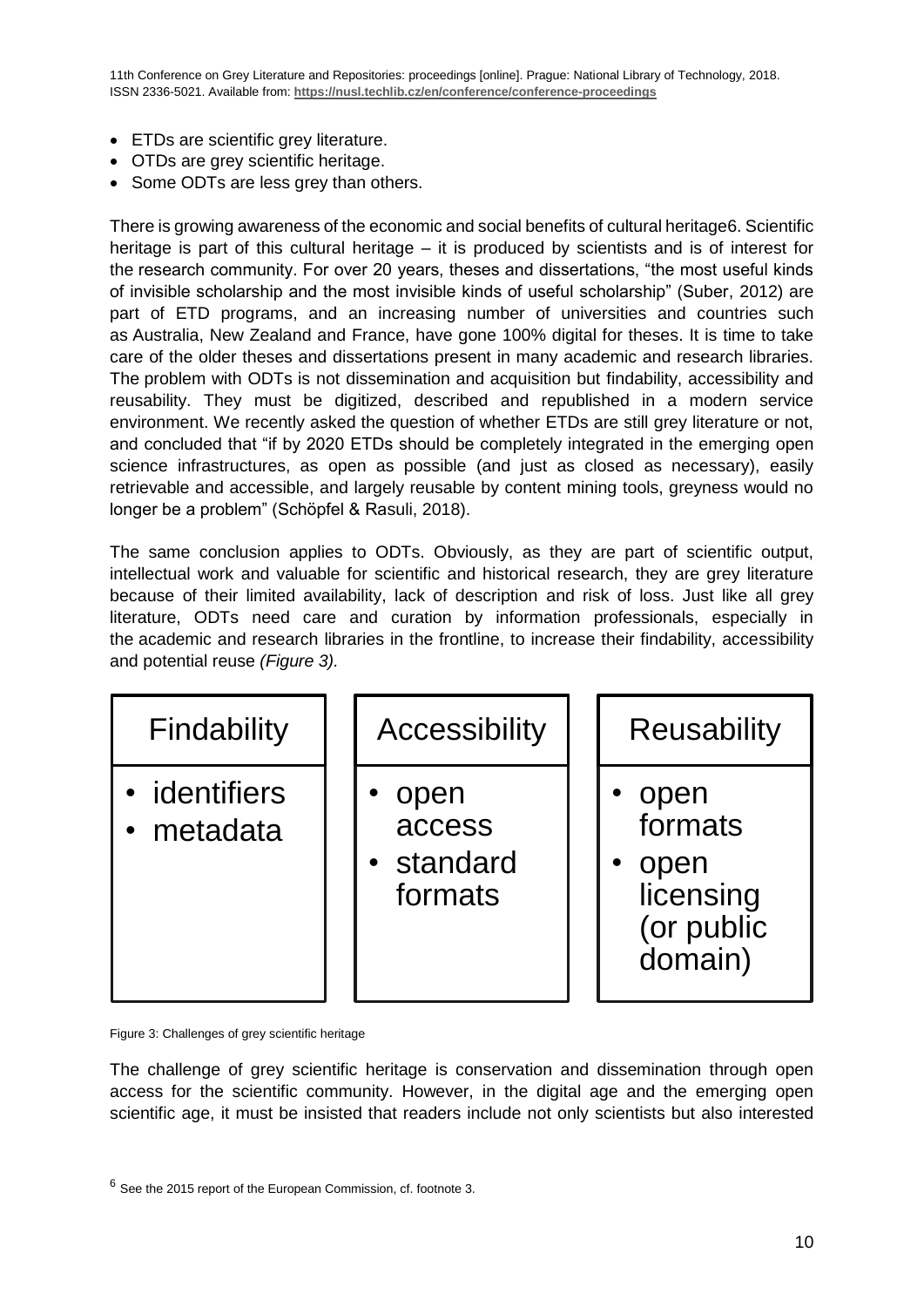citizens, and that they are not only humans but also machines, with a corresponding impact on decisions on how to publish and how to describe the documents.

As the number of older theses and dissertations is by definition limited, we may be hopeful that one day all or most of these documents will be searchable and available on open repositories or via academic portals as an essential contribution to global scientific heritage.

### **References**

ANDERSON, Nikkia, Gail HODGE and Andrea JAPZON, 2007. Harnessing NASA Goddard's Grey Literature: The Power of a Repository Framework. In: *Eighth International Conference on Grey Literature - Harnessing the Power of Grey: Proceedings*. Amsterdam: TextRelease, 2007. p. 21-24. ISBN 90-77484-08-6.

BARTOLINI, Roberto et al., 2017. A terminological "journey" in the Grey Literature domain. In: *Eighteenth International Conference on Grey Literature - Leveraging Diversity in Grey Literature: Proceedings.* Amsterdam: TextRelease, 2017. p. 117-130. ISBN 978-90-77484- 30-2.

BAUR, Natalie, Lyn MACCORKLE and Sevika SINGH, 2016. The Home Stretch: Developing Automated Solutions for Legacy Container List Data at the Cuban Heritage Collection, University of Miami Libraries. *Archival Practice* [online]. Vol. 3. ISSN 2378-4032. Available from: **<http://libjournal.uncg.edu/ap/article/view/1158/876>**

DE BIAGI, Luisa and Roberto PUCCINELLI, 2017. Grey crossroads' in cultural heritage preservation and resource management. In: *Eighteenth International Conference on Grey Literature - Leveraging Diversity in Grey Literature: Proceedings.* Amsterdam: TextRelease, 2017. p. 162-168. ISBN 978-90-77484-30-2.

BIAGIONI, Stefania and Silvia GIANNINI, 2010. A Hidden Treasure on Computer Science Pre-History in Pisa: The CSCE Collection. *The Grey Journal: An International Journal on Grey Literature.* Vol. 11, no. 1, p. 104-109. ISSN 1574-1796.

BLACKWELL, Amy H. and Christopher W. BLACKWELL, 2013. Hijacking Shared Heritage: Cultural Artifacts and Intellectual Property Rights. *Chicago-Kent Journal of Intellectual Property.* Vol. 137, iss. 1. ISSN 1559-9493.

BURN, Kerrie L., 2006. The Australian Baptist Heritage Collection: implications for the management of geographically distributed special collections. In: *2nd Research Applications in Information and Library Studies Seminar.* Wagga Wagga, NSW: Centre for Information Studies, Charles Sturt University.

CHILLAG, John P., 1994. From Weimar to Maastricht and beyond: half a century with grey literature. In: *First International Conference on Grey Literature: Weinberg Report 2000: Amsterdam (The Netherlands), 13 - 15 December 1993*. Amsterdam: GreyNet.

ĆIRKOVIĆ, Snježana, 2016. Grey Literature Sources in Historical Perspective: Content Analysis of Handwritten Notes. In: *Seventeenth International Conference on Grey Literature -*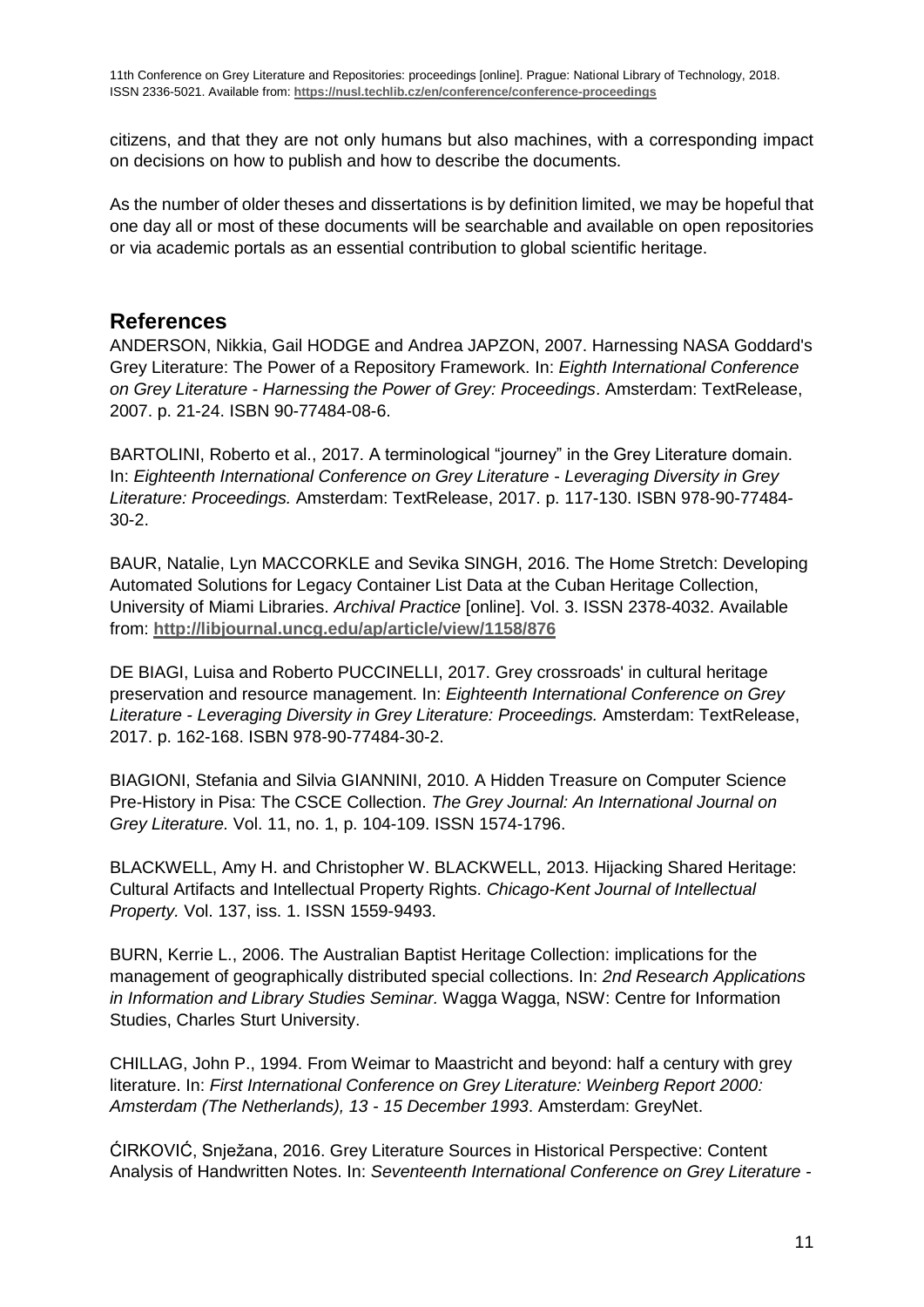*A New Wave of Textual and Non - Textual Grey Literature: Proceedings*. Amsterdam: TextRelease. p. 131-136. ISBN 978-90-77484-27-2.

CLARK, Alex and Brenda CHAWNER, 2014. Enclosing the public domain: The restriction of public domain books in a digital environment. *First Monday.* Vol. 19, no. 6. DOI: 10.5210/fm.v19i6.4975.

DOCAMPO, Javier, 2010. Creating a heritage collection: the entry of three private libraries into the Prado Museum Library. *Art Libraries Journal*. Vol. 35, no. 2, p. 19-24.

COSTELLO, Gina R., 2007. Louisiana Coastal Wetlands and Louisiana Coastal Grey Literature: Vanishing Treasures. In: *Eighth International Conference on Grey Literature - Harnessing the Power of Grey, Proceedings*. Amsterdam: TextRelease. p. 59-65. ISBN 90- 77484-08-6.

FRANCE, Fenella. 2018. Integrated Scientific Research and Data Management for Cultural Heritage. In: *Göttingen - CODATA RDM Symposium 2018: March 19, 2018*. Göttingen: eResearch Alliance.

GHEEN, Tina and Sue OLMSTED, 2010. Digitizing Grey Literature from the Antarctic Bibliography Collection. *The Grey Journal: An International Journal on Grey Literature*. Vol. 11, no. 1, p. 68-72. ISSN 1574-1796.

HOFE, Hal von, 2005. Towards a Genealogy of Grey Literature via Newton's Journals. In: *Sixth International Conference on Grey Literature. Work on Grey in Progress: Proceedings*. Amsterdam: TextRelease. p. 119-122. ISBN 90-77484-04-3.

JACKSON, Rose M., 2005. Grey Literature and Urban Planning: History and Accessibility. In: *Sixth International Conference on Grey Literature: Work on Grey in Progress: Proceedings*. Amsterdam: TextRelease. p. 169-176. ISBN 90-77484-04-3.

JAPZON, Andrea and Nikkia ANDERSON, 2005. Wallops Island Balloon Technology: Can't see the Repository for the Documents. *The Grey Journal: An International Journal on Grey Literature.* Vol. 6, no. 1, p. 24-29. ISSN 1574-1796.

JONES, Faith and Gretta A. SIEGEL, 2006. Yizkor Books as Holocaust Grey Literature. *The Grey Journal: An International Journal on Grey Literature*. Vol. 7, no. 1, p. 152-159. ISSN 1574-1796.

JULIUSDOTTIR, Stefania. 2014. For better or for worse: Knowledge output 1944-2001 and effects of the Legal Deposit Act no. 20/2002 and e-publishing on access to GL in Iceland. In: *Fifteenth International Conference on Grey Literature: The Grey Audit, A Field Assessment in Grey Literature: Proceedings.* Amsterdam: TextRelease. p. 119-128. ISBN 978-90 90- 77484-22-7.

KANSA, Eric, KANSA, Sarah, BURTON, Margie and Cindy STANKOWSKI, 2010. Googling the Grey: Open Data, Web Services, and Semantics. *Archaeologies.* Vol. 6, no. 2, p. 301- 326, DOI: 10.1007/s11759-010-9146-4.